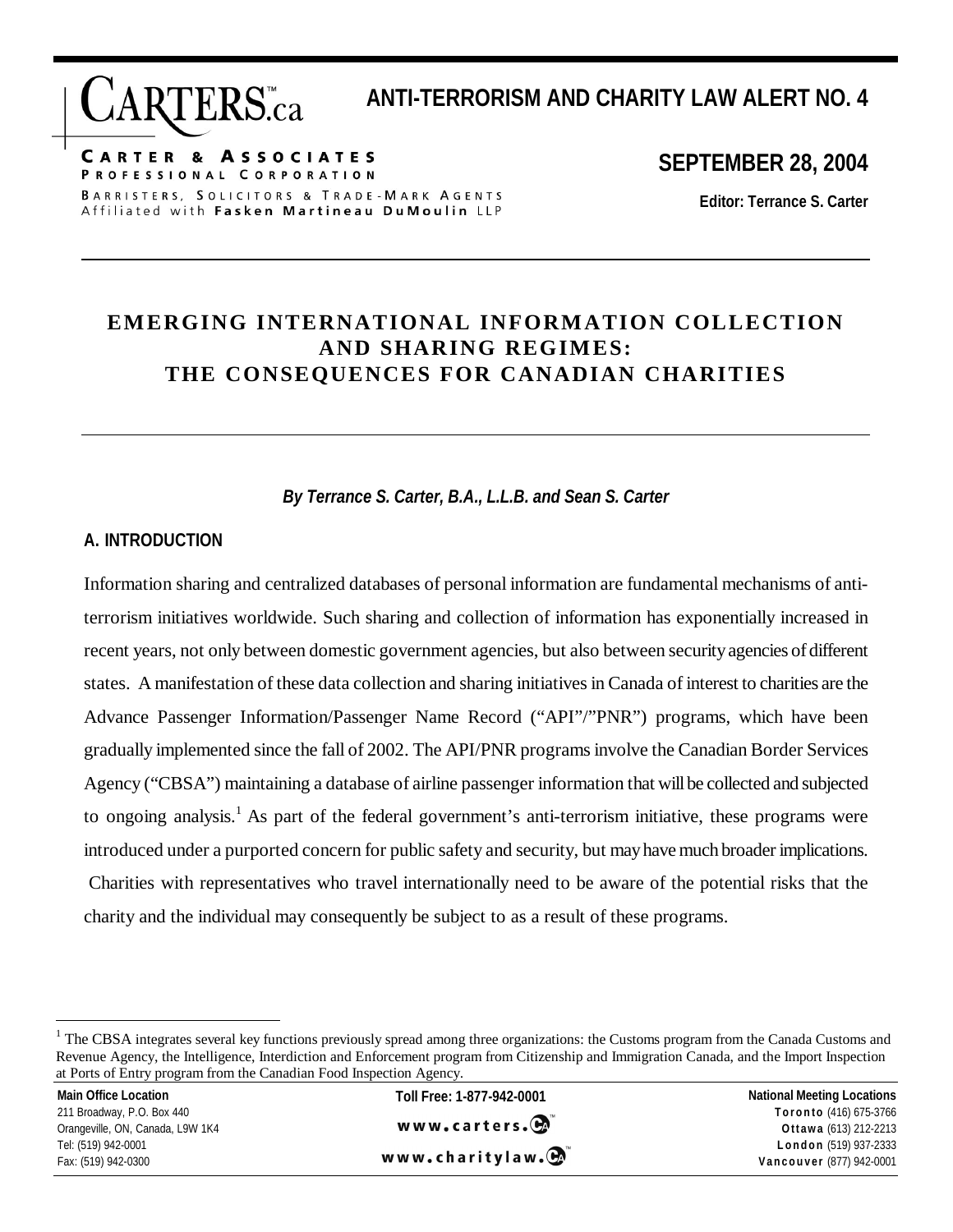ARTERS.ca

#### **B. COMMENTARY**

The API program, implemented by the CBSA in October 2002, is a database of basic information about passengers collected during the check-in process for air travel. The PNR program, which began its staged implementation during the summer of 2003, involves information concerning the individual traveler's reservation and itinerary as recorded by the carrier's reservation system, a travel agent or reservation system. The PNR collects the passenger's full name, date of birth, gender, citizenship or nationality and "any other information relating to the person in a reservation system."<sup>2</sup> The PNR program is in its final stage of implementation, which involves the automated sharing of information with authorities in the United States, and began in the spring of 2004.

Information collected under the API/PNR programs is subject to ongoing intelligence analysis for not only present, but "future threats" pertaining to anti-terrorism and to "security, public health and criminal activity." This information will be kept for six years. Additionally, the information, which is stored in a central database, may be shared with other agencies or departments for *non-customs* purposes under certain circumstances. The CBSA has further indicated that these programs, which are currently limited to air travel, will ultimately be expanded to all modes of transportation. All Canadian API/PNR information on potentially "high-risk" persons will be shared with U.S. customs and immigration authorities, in accordance with a "Memorandum of Understanding" between Canada and the United States.<sup>3</sup>

Information sharing and collection initiatives, such as the API/PNR programs, stem from a collection of nonlegislated bilateral security agreements with the United States, international conventions and domestic legislation and regulations. This includes the "32 Point Smart Border Agreement," which calls for increased co-ordination and information sharing between Canadian and U.S. police and intelligence services, and the aforementioned "Memorandum of Understanding." Data collection initiatives like the API/PNR programs were given statutory and regulatory force in fulfilment of the bilateral security agreements.

adrc.gc.ca/newsroom/releases/2002/sep/api-e.html (accessed June 12, 2003). 3 "Smart Border Action Plan: Progress Report" *available at* http://www.cbsa-asfc.gc.ca/general/blue\_print/compliance/report-e.html (accessed August 9, 2004).



 $\overline{a}$ 

<sup>&</sup>lt;sup>2</sup> "The CCRA: Protecting Canadians", Press Release, (September 27, 2002), *available at* http://www.ccra-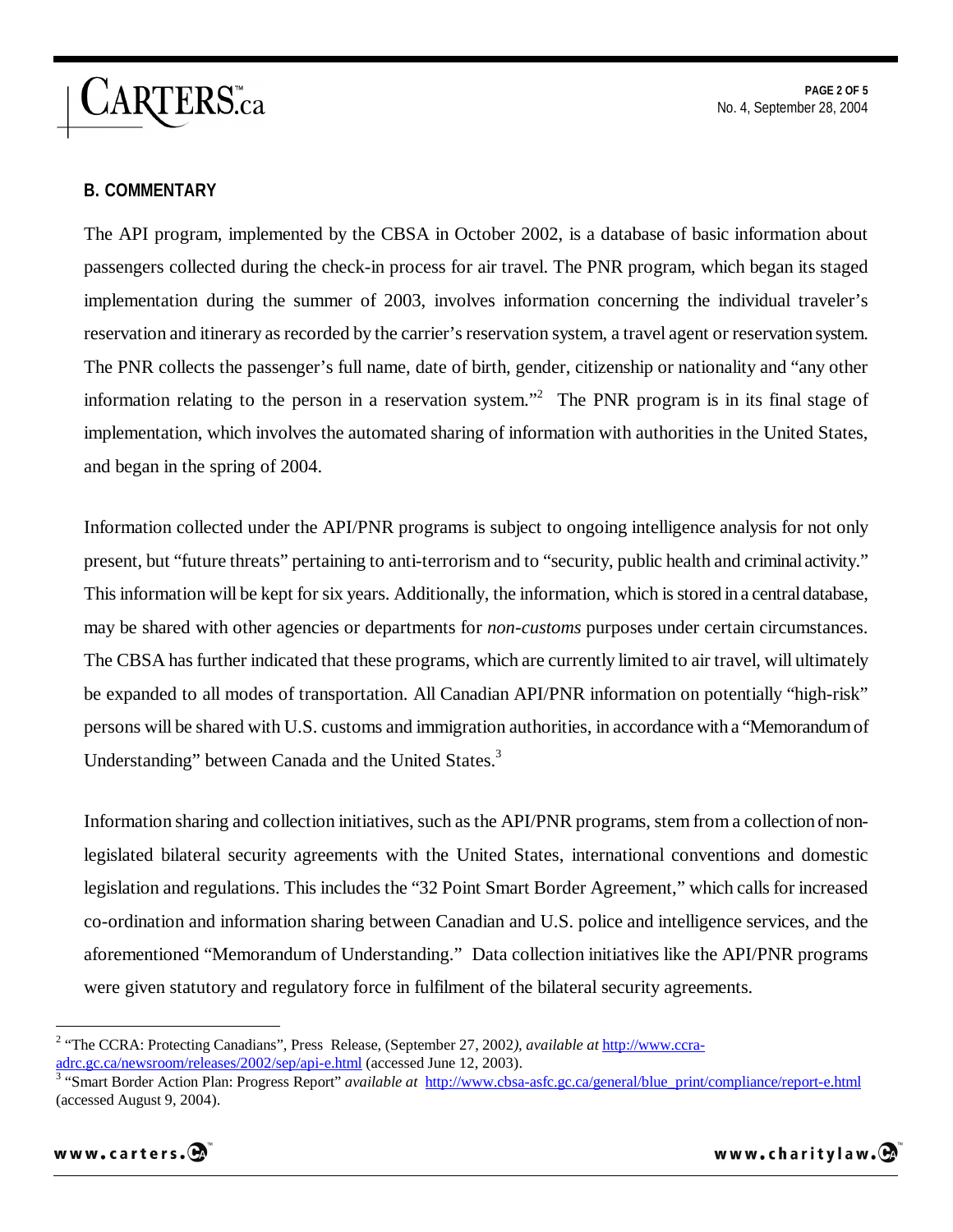**PAGE 3 OF 5**  No. 4, September 28, 2004

One of the central pieces of legislation implementing the bilateral security agreements is the controversial *Public Safety Act, 2002,* S.C. 2004, c. 15, which received Royal Assent on May 7, 2004 (the "Public Safety Act"). The Public Safety Act contains provisions for the collection and sharing of personal information through the API/PNR programs between airlines, Canadian Security Intelligence Services, the Royal Canadian Mounted Police, and various government agencies, as well as with foreign governments, for purposes that extend beyond air safety and national security. The API/PNR programs have come under criticism from many fronts. The Privacy Commissioner of Canada, Jennifer Stoddart, and organizations such as the Canadian Bar Association ("CBA") have openly raised concerns about this type of data collection system in Canada. In its submission on the Public Safety Act, the CBA said the Act "fails to find any appropriate balance between security and privacy and human rights."*<sup>4</sup>* In a March 2004 submission to the Senate Standing Committee on Transport and Communications regarding the Public Safety Act, the Privacy Commissioner stated that "the legislation goes beyond fighting terrorism and enhancing transportation safety" and that would set a "very dangerous precedent."<sup>5</sup>

Two further pieces of legislation were used to implement the initiatives of the bilateral security agreements: the Senate's *An Act to amend the Customs Act and to make related amendments to other Acts*, S.C. 2001, c. 25 ("Bill S-23"), and the House of Common's *An Act to amend the Aeronautics Act*, S.C. 2001, c. 38 ("Bill C-44"). Under Bill S-23, Canada Customs has access to all information in airline or travel agent reservation systems pertaining to travelers arriving in Canada, and can widely share the information. Bill C-44 authorizes Canadian air carriers to provide passenger information to authorities in foreign states. Canada's commitment to these initiatives was clearly reiterated in Canada's first "National Security Policy," which was released in April 2004.<sup>6</sup> A new National Risk Assessment Centre (the "Centre") was opened in Ottawa in January 2004 in order to implement the program. The Centre will receive all passenger information, analyze it and share it with U.S. counterparts, with virtually no restrictions on what happens to information once it passes out of

ARTERS.ca

 $\overline{a}$ 

<sup>&</sup>lt;sup>4</sup> "Submission on Bill C-17 *Public Safety Act 2002" available at* http://www.cba.org/cba/pdf/c-17-eng.pdf (accessed August 11, 2004). "Senate Standing Committee on Transport and Communications Bill C-7, the *Public Safety Act,2002"available at*  http://www.privcom.gc.ca/speech/2004/sp-d\_040318\_e.asp *(accessed August 11, 2004).*

<sup>&</sup>lt;sup>6</sup> "Securing An Open Society: Canada's National Security Policy" *available at* http://www.pcobcp.gc.ca/docs/Publications/NatSecurnat/natsecurnat\_e.pdf (accessed August 9, 2004).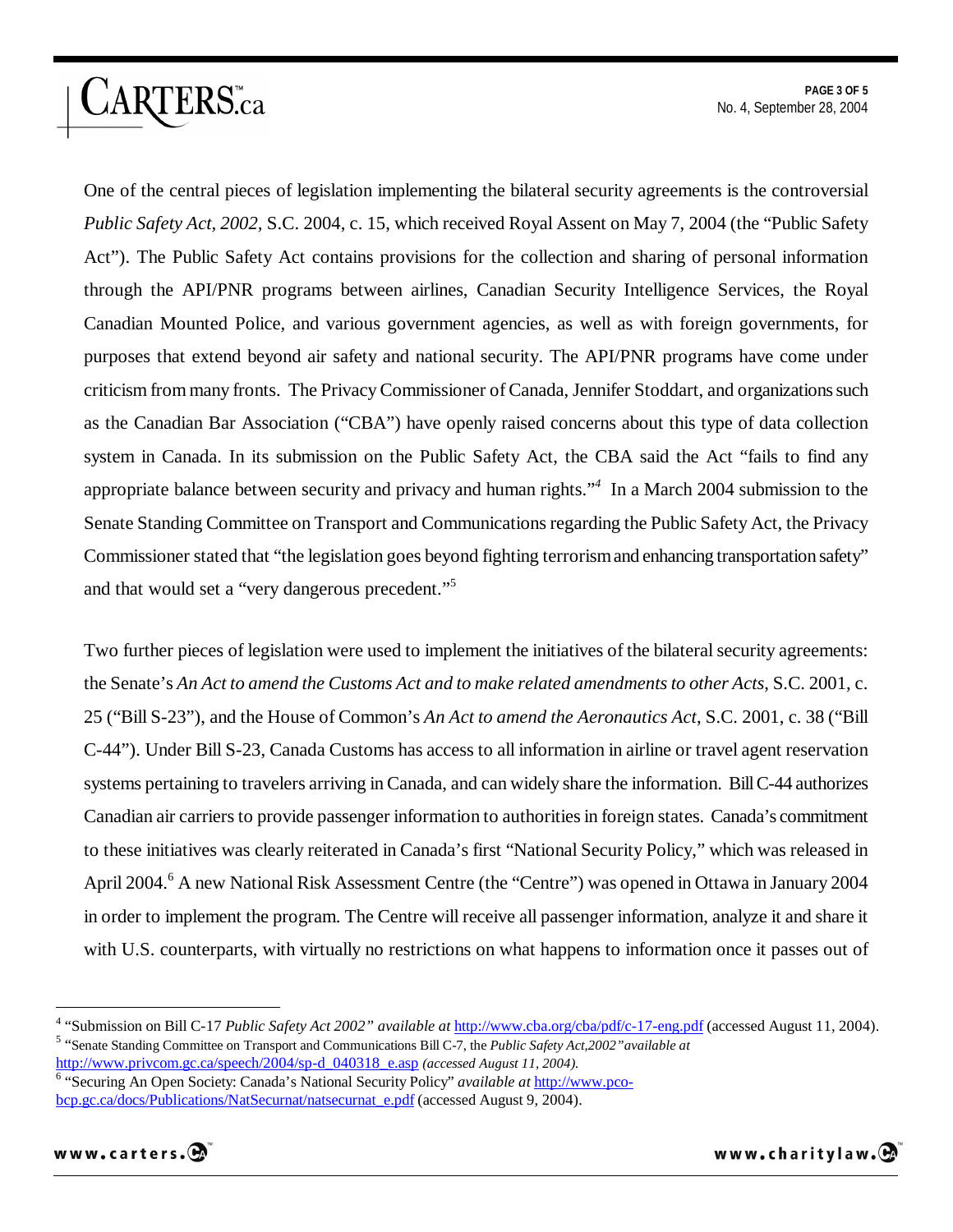Canadian hands.<sup>7</sup> Concerns about the implications of the new regime of information sharing and collection, and what happens to information once it leaves Canada, were highlighted by the Maher Arar case and his deportation to Syria by the United States. The outcome and recommendations of the public inquiry into his deportation and the events surrounding it may play an important role in reforming the current information collection and sharing system.

## **C. IMPLICATIONS FOR CANADIAN CHARITIES**

ARTERS.ca

The API/PNR programs should be of particular concern to directors, officers, employees and volunteers of charities who travel internationally, especially to regions that may be considered 'conflict zones'. An individual's travel patterns may subject that person, and the organization that he or she represents to an investigation as a potential 'security threat' under the API/PNR programs. This type of information may be considered in an investigation for the deregistration process of charities under the *Charities Registration (Security Information) Act,* as amended by the *Anti-terrorism Act*, S.C. 2001, c. 41, s. 6 (in force December 24, 2001).<sup>8</sup> Charities, their directors, officers, employees and volunteers need to also be aware that not only may the information collected under the API/PNR programs be subject to ongoing scrutiny and investigation by various Canadian and U.S. authorities, but the information may also be shared with, or obtained by, other foreign security agencies.

#### **D. CONCLUSION**

It is difficult to speculate on what the long-term ramifications of this unprecedented information collection and sharing regime will be, largely because many of the details of its implementation and specifics of its operation are kept from public scrutiny in the interests of 'national security.' However, charities need to be particularly aware of these programs and the potential risks that both the organization and involved individuals may be subject to as a result.

<sup>&</sup>lt;sup>8</sup> For more information about the deregistration process and the evidence that may initiate or be used during the process, please see *Charities and Compliance with Anti-Terrorism Legislation in Canada: The Shadow of the Law* available at www.antiterrorismlaw.ca



 $\overline{a}$ 

<sup>7</sup> "Anti-terrorism and the Security Agenda: Impact on Rights, Freedoms and Democracy" *available at*  http://www.antiterrorismlaw.ca/Public%20Forum%20-%20ICLMG.pdf (accessed August 12, 2004).